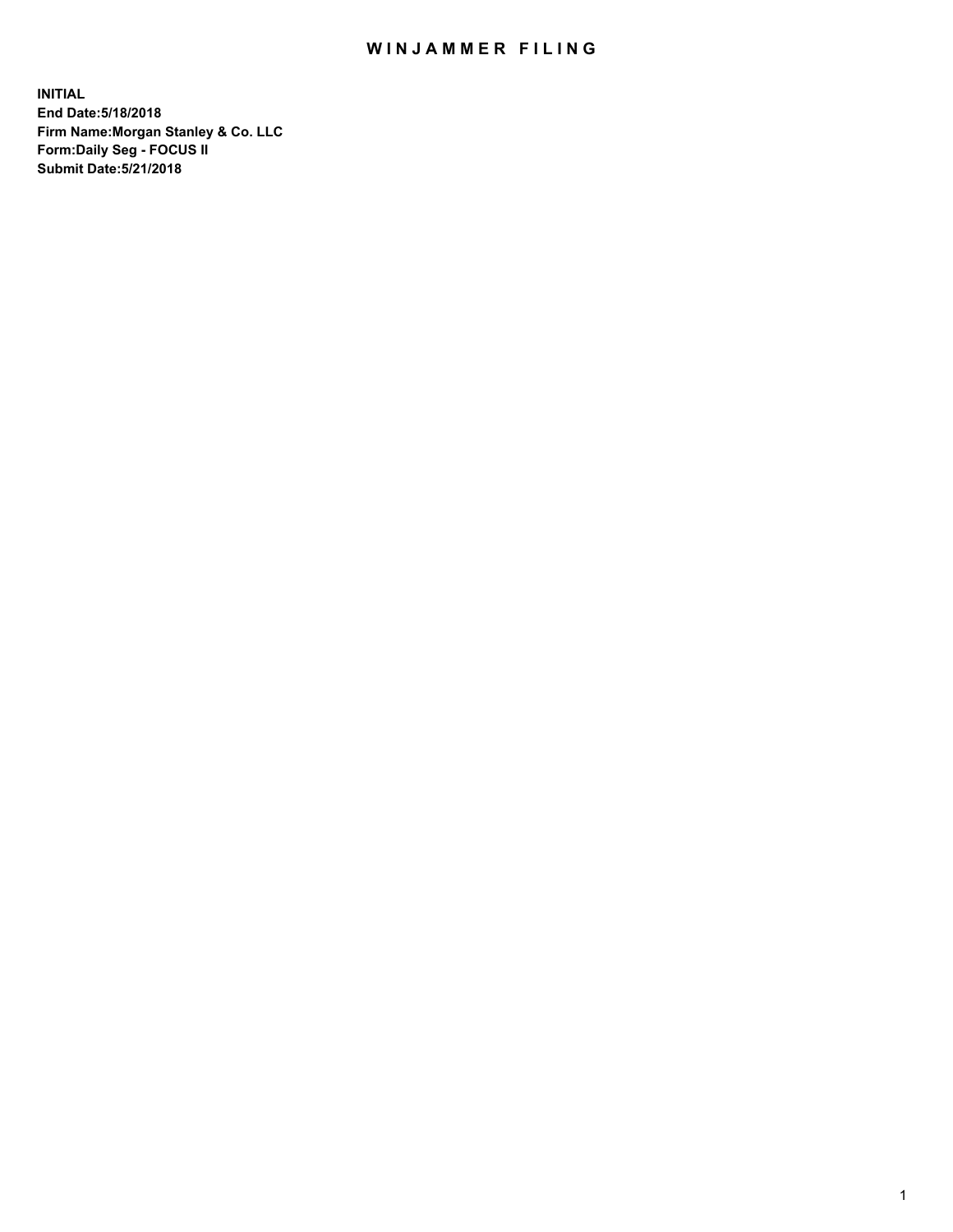## **INITIAL End Date:5/18/2018 Firm Name:Morgan Stanley & Co. LLC Form:Daily Seg - FOCUS II Submit Date:5/21/2018 Daily Segregation - Cover Page**

| Name of Company<br><b>Contact Name</b><br><b>Contact Phone Number</b><br><b>Contact Email Address</b>                                                                                                                                                                                                                         | Morgan Stanley & Co. LLC<br>Ikram Shah<br>212-276-0963<br>lkram.shah@morganstanley.com |
|-------------------------------------------------------------------------------------------------------------------------------------------------------------------------------------------------------------------------------------------------------------------------------------------------------------------------------|----------------------------------------------------------------------------------------|
| FCM's Customer Segregated Funds Residual Interest Target (choose one):<br>a. Minimum dollar amount: ; or<br>b. Minimum percentage of customer segregated funds required:%; or<br>c. Dollar amount range between: and; or<br>d. Percentage range of customer segregated funds required between:% and%.                         | 280,000,000<br>00<br>00                                                                |
| FCM's Customer Secured Amount Funds Residual Interest Target (choose one):<br>a. Minimum dollar amount: ; or<br>b. Minimum percentage of customer secured funds required:%; or<br>c. Dollar amount range between: and; or<br>d. Percentage range of customer secured funds required between:% and%.                           | 140,000,000<br>0 <sub>0</sub><br>0 <sub>0</sub>                                        |
| FCM's Cleared Swaps Customer Collateral Residual Interest Target (choose one):<br>a. Minimum dollar amount: ; or<br>b. Minimum percentage of cleared swaps customer collateral required:%; or<br>c. Dollar amount range between: and; or<br>d. Percentage range of cleared swaps customer collateral required between:% and%. | 92,000,000<br>0 <sub>0</sub><br><u>00</u>                                              |

Attach supporting documents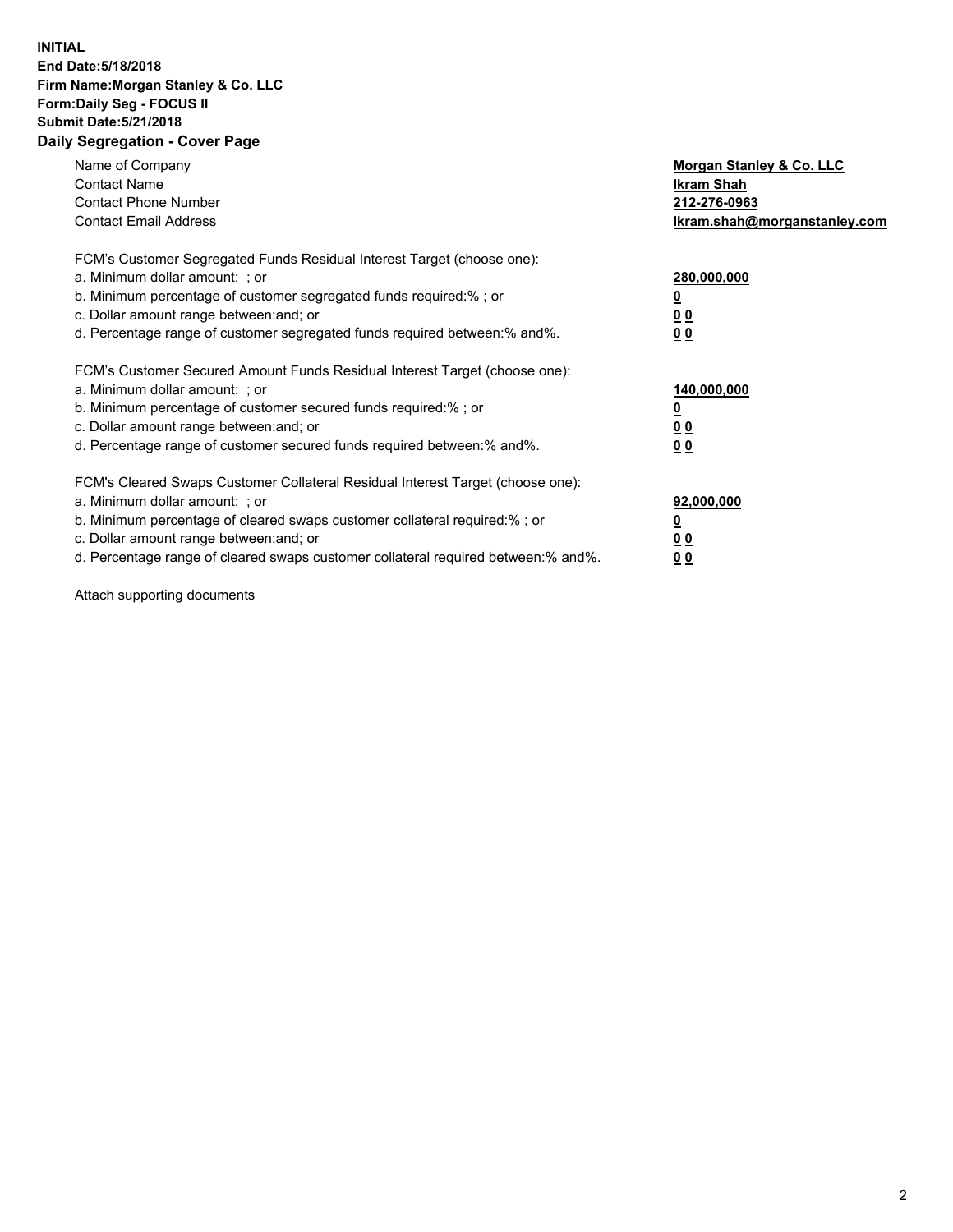## **INITIAL End Date:5/18/2018 Firm Name:Morgan Stanley & Co. LLC Form:Daily Seg - FOCUS II Submit Date:5/21/2018 Daily Segregation - Secured Amounts**

Foreign Futures and Foreign Options Secured Amounts Amount required to be set aside pursuant to law, rule or regulation of a foreign government or a rule of a self-regulatory organization authorized thereunder 1. Net ledger balance - Foreign Futures and Foreign Option Trading - All Customers A. Cash **2,899,468,402** [7315] B. Securities (at market) **2,020,981,566** [7317] 2. Net unrealized profit (loss) in open futures contracts traded on a foreign board of trade **571,456,115** [7325] 3. Exchange traded options a. Market value of open option contracts purchased on a foreign board of trade **23,901,216** [7335] b. Market value of open contracts granted (sold) on a foreign board of trade **-23,618,726** [7337] 4. Net equity (deficit) (add lines 1. 2. and 3.) **5,492,188,573** [7345] 5. Account liquidating to a deficit and account with a debit balances - gross amount **25,658,433** [7351] Less: amount offset by customer owned securities **-24,793,090** [7352] **865,343** [7354] 6. Amount required to be set aside as the secured amount - Net Liquidating Equity Method (add lines 4 and 5) 7. Greater of amount required to be set aside pursuant to foreign jurisdiction (above) or line 6. FUNDS DEPOSITED IN SEPARATE REGULATION 30.7 ACCOUNTS 1. Cash in banks A. Banks located in the United States **196,590,578** [7500] B. Other banks qualified under Regulation 30.7 **1,048,618,229** [7520] **1,245,208,807** 2. Securities A. In safekeeping with banks located in the United States **182,727,879** [7540] B. In safekeeping with other banks qualified under Regulation 30.7 **0** [7560] **182,727,879** [7570] 3. Equities with registered futures commission merchants A. Cash **5,994,111** [7580] B. Securities **0** [7590] C. Unrealized gain (loss) on open futures contracts **721,302** [7600] D. Value of long option contracts **0** [7610] E. Value of short option contracts **0** [7615] **6,715,413** [7620] 4. Amounts held by clearing organizations of foreign boards of trade A. Cash **0** [7640] B. Securities **0** [7650] C. Amount due to (from) clearing organization - daily variation **0** [7660] D. Value of long option contracts **0** [7670] E. Value of short option contracts **0** [7675] **0** [7680] 5. Amounts held by members of foreign boards of trade A. Cash **1,840,654,576** [7700] B. Securities **1,838,253,687** [7710] C. Unrealized gain (loss) on open futures contracts **570,734,813** [7720]

- D. Value of long option contracts **23,901,216** [7730]
- E. Value of short option contracts **-23,618,726** [7735] **4,249,925,566**
- 6. Amounts with other depositories designated by a foreign board of trade **0** [7760]
- 7. Segregated funds on hand **0** [7765]
- 8. Total funds in separate section 30.7 accounts **5,684,577,665** [7770]
- 9. Excess (deficiency) Set Aside for Secured Amount (subtract line 7 Secured Statement Page 1 from Line 8)
- 10. Management Target Amount for Excess funds in separate section 30.7 accounts **140,000,000** [7780]
- 11. Excess (deficiency) funds in separate 30.7 accounts over (under) Management Target **51,523,749** [7785]

**0** [7305]

**5,493,053,916** [7355]

## **5,493,053,916** [7360]

[7530]

[7740] **191,523,749** [7380]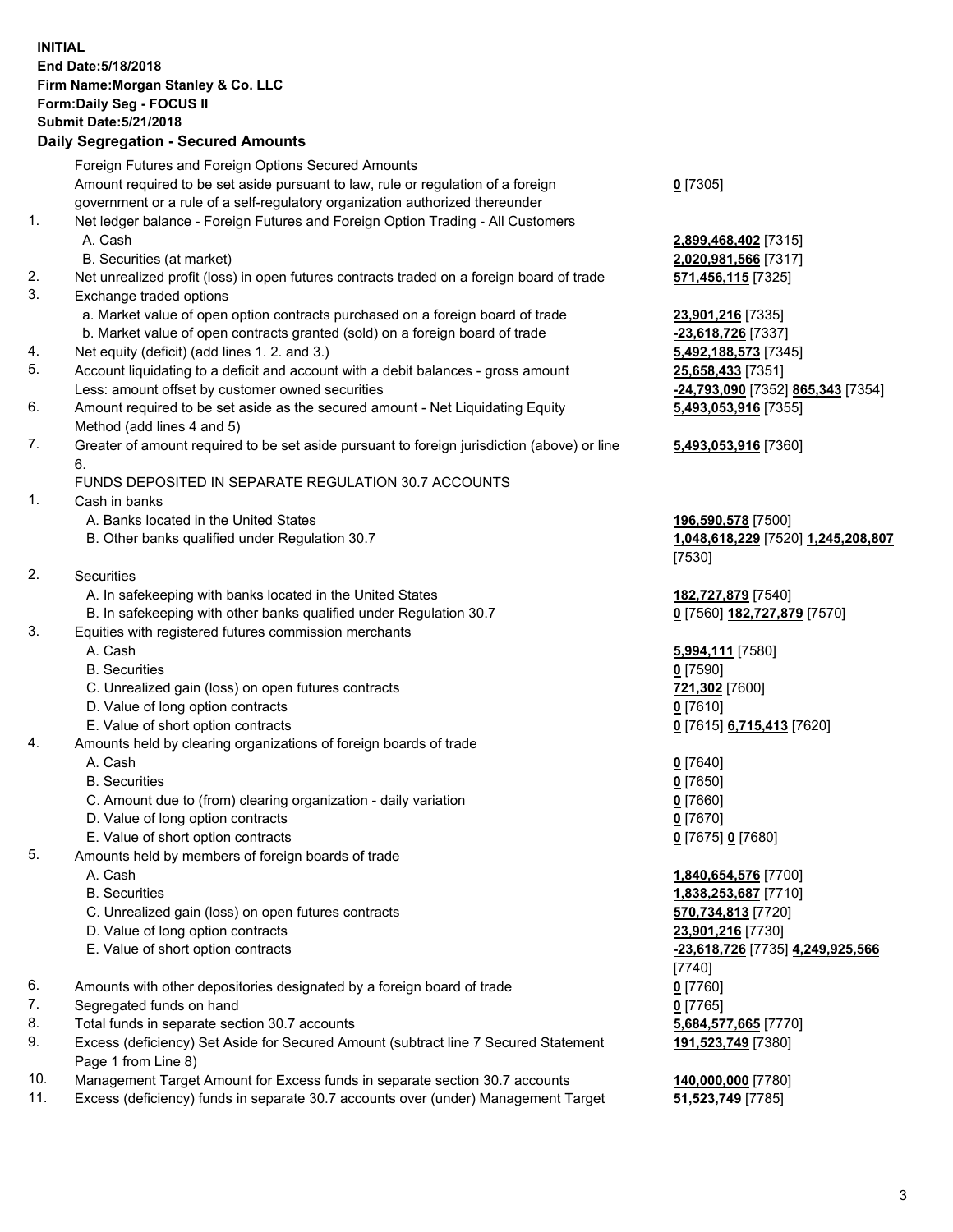**INITIAL End Date:5/18/2018 Firm Name:Morgan Stanley & Co. LLC Form:Daily Seg - FOCUS II Submit Date:5/21/2018 Daily Segregation - Segregation Statement** SEGREGATION REQUIREMENTS(Section 4d(2) of the CEAct) 1. Net ledger balance A. Cash **10,136,240,581** [7010] B. Securities (at market) **5,513,055,481** [7020] 2. Net unrealized profit (loss) in open futures contracts traded on a contract market **178,456,963** [7030] 3. Exchange traded options A. Add market value of open option contracts purchased on a contract market **479,944,523** [7032] B. Deduct market value of open option contracts granted (sold) on a contract market **-663,018,217** [7033] 4. Net equity (deficit) (add lines 1, 2 and 3) **15,644,679,331** [7040] 5. Accounts liquidating to a deficit and accounts with debit balances - gross amount **324,212,467** [7045] Less: amount offset by customer securities **-323,561,951** [7047] **650,516** [7050] 6. Amount required to be segregated (add lines 4 and 5) **15,645,329,847** [7060] FUNDS IN SEGREGATED ACCOUNTS 7. Deposited in segregated funds bank accounts A. Cash **4,239,448,943** [7070] B. Securities representing investments of customers' funds (at market) **0** [7080] C. Securities held for particular customers or option customers in lieu of cash (at market) **1,053,156,175** [7090] 8. Margins on deposit with derivatives clearing organizations of contract markets A. Cash **6,419,038,735** [7100] B. Securities representing investments of customers' funds (at market) **0** [7110] C. Securities held for particular customers or option customers in lieu of cash (at market) **4,459,899,306** [7120] 9. Net settlement from (to) derivatives clearing organizations of contract markets **-16,260,715** [7130] 10. Exchange traded options A. Value of open long option contracts **479,944,523** [7132] B. Value of open short option contracts **-663,018,217** [7133] 11. Net equities with other FCMs A. Net liquidating equity **4,368,360** [7140] B. Securities representing investments of customers' funds (at market) **0** [7160] C. Securities held for particular customers or option customers in lieu of cash (at market) **0** [7170] 12. Segregated funds on hand **0** [7150] 13. Total amount in segregation (add lines 7 through 12) **15,976,577,110** [7180] 14. Excess (deficiency) funds in segregation (subtract line 6 from line 13) **331,247,263** [7190] 15. Management Target Amount for Excess funds in segregation **280,000,000** [7194]

16. Excess (deficiency) funds in segregation over (under) Management Target Amount Excess

**51,247,263** [7198]